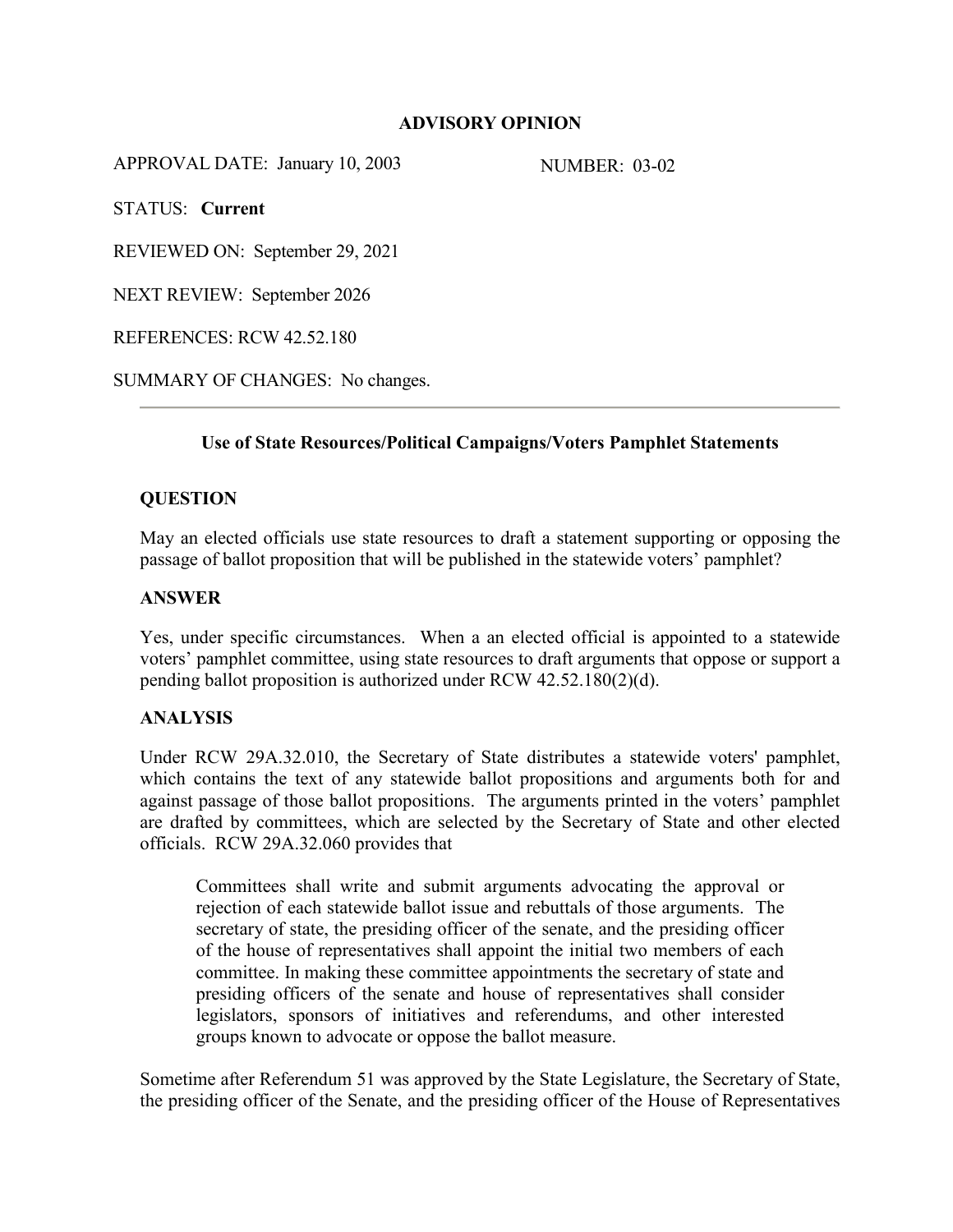appointed the Governor to be an initial member of the committee supporting passage of Referendum 51. The question before the Board was whether appointment to a voters' pamphlet committee under RCW 29A.32.060 authorized an elected official to use state facilities to draft an argument supporting or opposing a statewide ballot proposition.

The Ethics in Public Service Act generally prohibits the use of state facilities to support or oppose a statewide ballot proposition. RCW 42.52.180(1) provides that:

No state officer or state employee may use or authorize the use of facilities of an agency, directly or indirectly, for the purpose of assisting a campaign for election of a person to an office or for the promotion of or opposition to a ballot proposition.

The statute, however, contains several specific exemptions that apply to statewide elected officers. RCW 42.52.180(2) provides that:

- (2) This section shall not apply to the following activities:
- (a) …
- (b) A statement by an elected official in support of or in opposition to any ballot proposition at an open press conference or in response to a specific inquiry. …;
- $(c)$  ...

 $\overline{a}$ 

- (d) Activities that are part of the normal and regular conduct of the office or agency; and
- (e) De minimis use of public facilities by statewide elected officials and legislators incidental to the preparation or delivery of permissible communications, including written and verbal communications initiated by them of their views on ballot propositions that foreseeably may affect a matter that falls within their constitutional or statutory responsibilities. (Emphasis added)

Prior to 1995, the political use restrictions provided in RCW 42.52.180 were included in RCW 42.[1](#page-1-0)7.130<sup>1</sup>, which is enforced by the Public Disclosure Commission (PDC). RCW 42.17.130 continues to apply to local governments. To maintain consistency when applying these statues, the Board may refer to relevant PDC opinions, declaratory rulings, court cases or Washington State Attorney General opinions when considering issues of first impression.

In prior opinions, the Board adopted a PDC rule regarding the normal and regular conduct of a state agency. In WAC 390-05-273, the PDC defines normal and regular conduct of an agency as:

Conduct which is (1) lawful, i.e., specifically authorized, either expressly or

<span id="page-1-0"></span><sup>&</sup>lt;sup>1</sup> RCW [42.17.130](http://app.leg.wa.gov/RCW/default.aspx?cite=42.17.130) was recodified as RCW [42.17A.555](http://app.leg.wa.gov/RCW/default.aspx?cite=42.17A.555) pursuant to 2010 c 204  $\S$  1102, effective January 1, 2012.